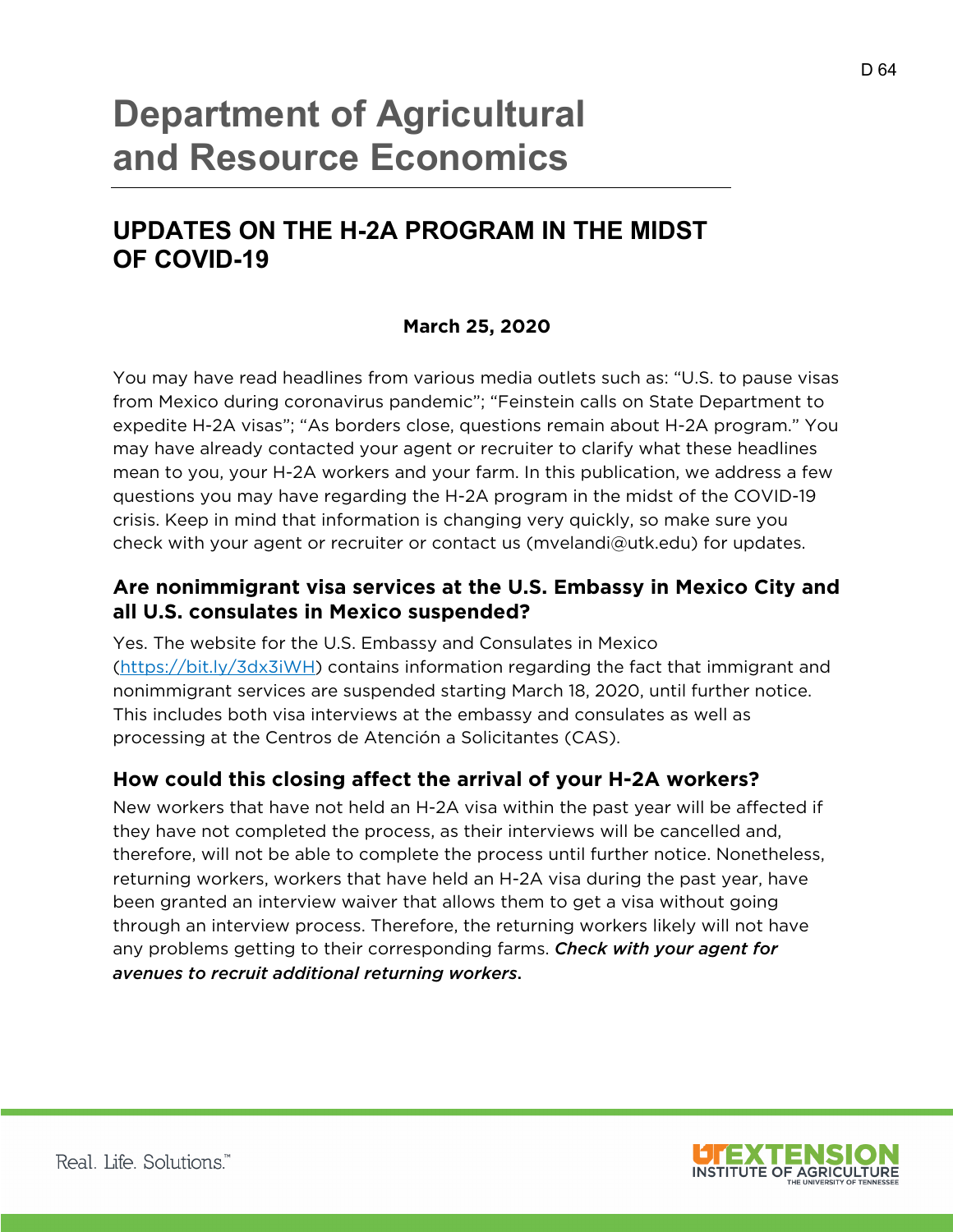**The U.S. Department of Agriculture and the Department of Labor identified nearly 20,000 H-2A and H-2B certified positions that have expiring contracts in the coming weeks. There will be workers leaving these positions who could be available to transfer to a different employer's labor certification** 

### **(https://www.farmers.gov/manage/h2a). Will this be an avenue for me to get additional workers?**

An agent helping farmers in various U.S. southeastern states obtain H-2A workers indicated that transferring H-2A workers in the U.S. may not be as easy as the headline suggests. Prior to the workers beginning work for the new employer, U.S. Citizenship and Immigration Services (USCIS) has to approve the transfer. Therefore, if the worker agrees to the transfer, but the farmer is not in the E-Verify system, they will have to wait for the worker's paperwork to get updated. This process could take three to six weeks.

Additional requirements for the transfer include that the worker must be able to prove that in the last two years they had a full 60 days outside of the U.S. or 90 days within the last three years. One of the challenges farmers may be facing when trying to access workers through transfers is that the U.S. Consulate in Mexico and USCIS do not communicate. Therefore, just because a worker has a visa does not mean they are eligible for a transfer. There may be other challenges associated with having access to transferred workers. Below is an example of the difficulties farmers could face when trying to get workers through a transfer:

A farm agrees on March 1 to transfer workers to an employer when their current contract ends on March 7. They must wait for the approval from USCIS to begin work. While they will not be considered out-of-status since the paperwork was filed, they may get tired of not working for weeks and decide to leave. Then the grower is out of workers because the agent will have to petition again for the visa.

*In general, transferring workers may include additional paperwork and uncertainty. Make sure you consult with your agent before you consider worker transfer as an option to get the additional H-2A workers you may need.*